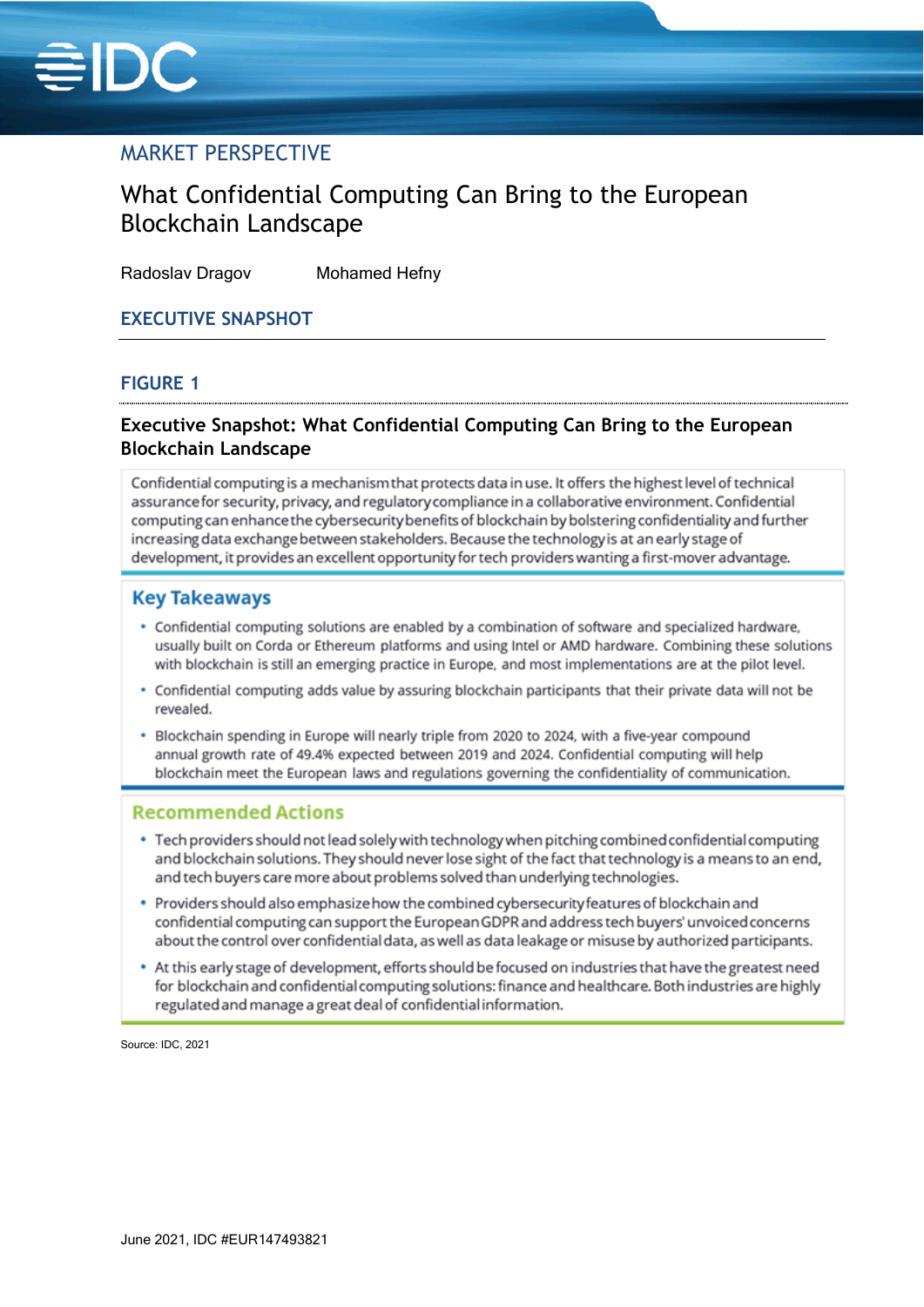# **NEW MARKET DEVELOPMENTS AND DYNAMICS**

Enterprises are becoming more and more reliant on digital infrastructure as they transform their services and operations through the steady application of digital technologies — i.e., as they undertake digital transformation (DX). Given their need to accelerate digital transformation and simultaneously minimize costs, numerous businesses in Europe are using cloud computing or remote servers to store and process critical data, instead of hosting infrastructure on premises. These enterprises that are migrating workloads to the cloud naturally have concerns about the security of their sensitive data. IDC's *Future of Trust Survey* revealed that the top three challenges to establishing trust today are increasingly sophisticated cyberattacks, complex regulatory requirements, and fragmented IT and security infrastructure.

Companies use the confidentiality, integrity, and availability (CIA) triad model to gauge their level of information security and guide cybersecurity policies. Confidentiality describes the ability of enterprises to maintain privacy and secrecy of their data (e.g., by only allowing access to authorized persons). Integrity is about guaranteeing that code/data can be trusted because it has not been tampered with by anybody. Availability refers to the ability of enterprises to provide users with timely and reliable access to the systems and applications they need (see Figure 2).

Confidentiality (or privacy) is the biggest concern enterprises have when using a third-party cloud provider. IDC's Future of Trust framework regards privacy as a strategic pillar that drives trusted outcomes. To mitigate privacy concerns, cloud vendors have started providing protection services for both *data at rest* and *data in transit*. Data in transit refers to data that is being transferred from one location to another, usually via the Internet. Because data in transit is thought to be more vulnerable, it requires stricter data protection measures. Meanwhile, data at rest is data that is not actively moving from location to location. While data at rest is viewed as more secure than data in transit, its content often makes it a more valuable target for malicious actors.

However, a gaping hole vis-à-vis security pertains to **data in use** (i.e., data that is currently being processed or read). Data has to be unencrypted prior to processing, which leaves it vulnerable to various malicious attacks. Confidential computing substantially reduces this security weakness by separating confidential data into a CPU enclave when it is processed. Any data inside the enclave can be accessed only by authorized programming code and no other party.

IDC defines confidential computing as a mechanism that protects (encrypts) data in use. Confidential computing thus offers the highest level of technical assurance for security, privacy, and regulatory compliance in a multitenant, geo-dispersed, or collaborative environment. Isolation and sandboxing techniques are designed to give the data owner complete authority over data and ensure that only authorized code accesses this data. Confidential computing guarantees enterprises that their confidential data is secure (and thus encourages them to transfer more of their data to off-premises services). These twin capabilities of confidential computing — ensuring data protection and facilitating greater data exchange between different stakeholders — broadly mirror those of blockchain. While there are important differences between the two technologies, they complement rather than compete with each other in a powerful way. The next section discusses how confidential computing can resolve some blockchain problems and facilitate its wider adoption.

# **How Is Confidential Computing Relevant to Blockchain?**

Blockchain scores very highly on the integrity and availability fronts in the CIA triad model discussed earlier. However, blockchain ranks comparatively poorly in terms of confidentiality. Confidential computing can thus play an important role in this respect.

When it comes to *data integrity*, blockchain – the immutable ledger of transactions – can be safely considered as a very secure technology. By combining its decentralized structure with cryptography and sequential hashing, blockchain provides much greater security than a standard database.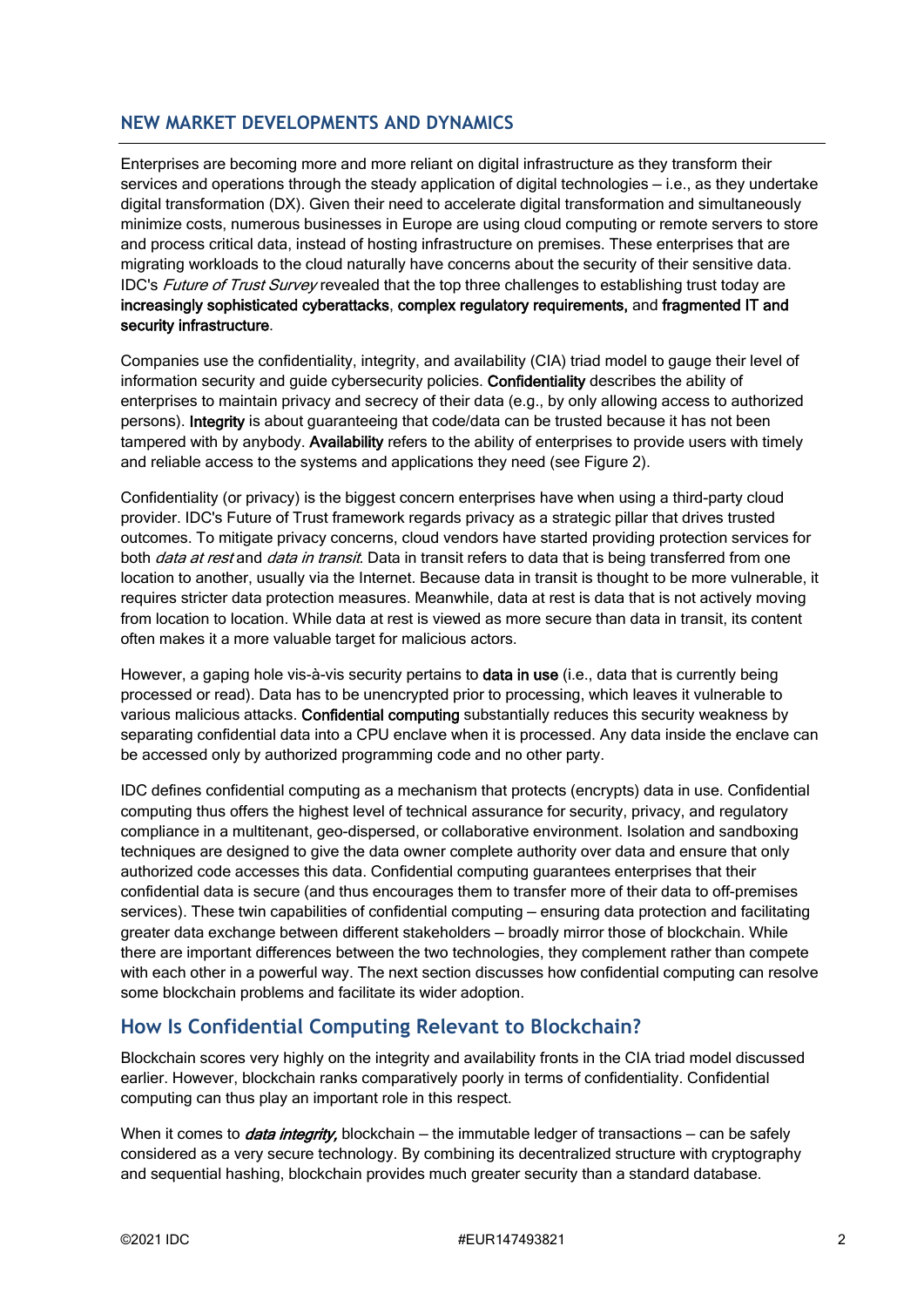In terms of *data availability*, blockchain guarantees operational resilience with its peer-to-peer structure that has multiple nodes operating in a distributed manner. Blockchain is very resilient against distributed denial of service (DDoS) attacks because it operates in a distributed manner with no single point of failure. A DDoS attack is a malicious attempt to overwhelm a network or its surrounding infrastructure with a flood of Internet traffic. During such an attack, some of the multiple nodes of a blockchain can be made redundant without disrupting the entire network. The information on a blockchain is only in danger of being compromised if 51% or more nodes are commandeered by malicious actors.

Blockchains have made tremendous strides in terms of *data confidentiality* since their introduction. Initially, the only blockchains were public (meaning that there were no restrictions on who could access and participate in the network). Naturally, the public availability of all blockchain information made it very impractical for enterprises that wanted to keep most of their data private. This impediment led to the development of private blockchains with appropriate access and security controls. On such blockchains, only authorized individuals and businesses can see certain confidential information. The fact that a blockchain provides a single source of truth that cannot be disputed or altered without another party's knowledge encourages different businesses to voluntarily share more information with each other without the need for middlemen.

However, there are certain scenarios where the guarantee of a "single source of truth" and strong access controls are not enough to attract companies to a blockchain. In a blockchain, any authorized party inside or outside the organization can see shared information. Organizations have no control over what authorized parties do with that information. There is always a risk that the information shared with external parties will be abused or purposefully leaked by malicious actors. Since that risk is ever present, organizations are reluctant to share information. The utility of blockchain largely comes from its ability to let multiple parties exchange information more freely.

Financial fraud detection is a good example in this regard. It is difficult to detect illicitly acquired funds if they are transferred from several banks and not detected when deposited at an initial bank. Blockchain minimizes this problem as transactions are time stamped and signed — allowing them to be traced back to a corresponding party as well as a specific time. This built-in audit capability boosts reliability and gives enterprises more security and transparency over interactions. However, banks are reluctant to share all their transaction history with competitor banks for fear of giving away strategically important information. They are even reluctant to share such history with "trusted" third parties in case it may be misused by a rogue employee.

In such instances, confidential computing is of great benefit – it can protect such sensitive data by performing computation in a hardware-based trusted execution environment (TEE), which is a secure enclave within a CPU. In essence, this means that inputs are protected and inaccessible to the parties processing the data. For example, data from all banks can be collected and fed into a secure enclave. This data can then go through fraud detection processing without exposing the underlying transaction data to anyone. Confidential computing assures users that data is processed in a secure and tamperproof way. This capability encourages companies to share confidential data since they know it will not be revealed to other entities or parties processing the transactions. Thus, confidential computing further enhances the cybersecurity benefits of blockchain by bolstering confidentiality and increasing data exchange between stakeholders.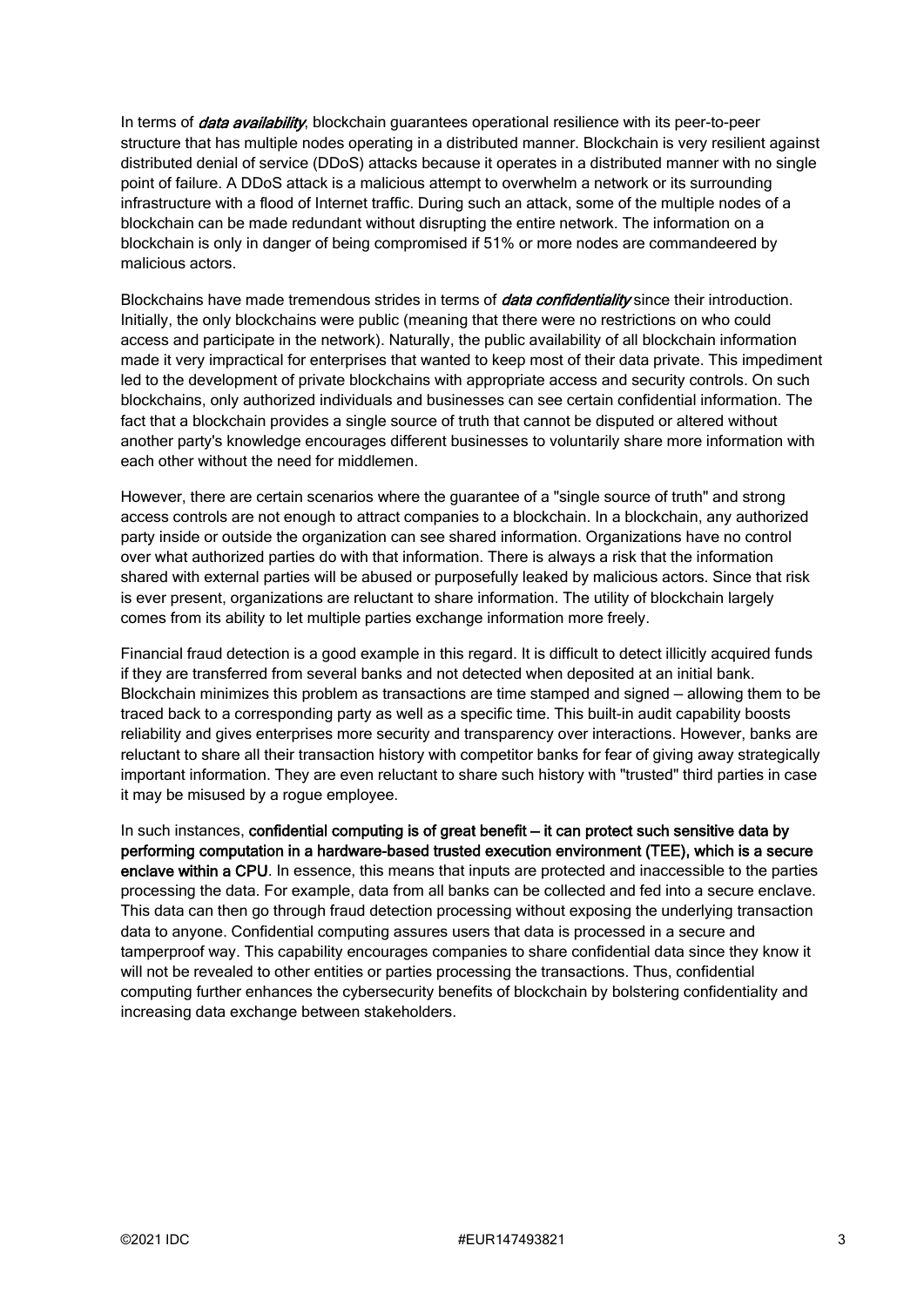## **FIGURE 2**

## **Outline of the Intersection of Blockchain and Confidential Computing**



Source: IDC European Blockchain Practice, 2021

#### **What is confidential computing?**

Confidential computing is a hardware-enabled mechanism that protects data in use. It offers the highest level of technical assurance for security, privacy, and regulatory compliance in a collaborative environment.

#### How is confidential computing relevant to blockchain

Confidential computing can further enhance the cybersecurity benefits of blockchain by bolstering the confidentiality of private data and thereby increasing data exchange and collaboration between stakeholders.

#### Where can both technologies be applied?

At this early stage, it is best to focus efforts on the industries that have the greatest need for confidential computing solutions: finance and healthcare. Both industries are highly regulated and must comply with disparate regulatory frameworks.

# **The Small but Growing Ecosystem of Solutions that Combine Blockchain and Confidential Computing**

While discussions of both confidential computing and blockchain can become very technical and abstract, there are real-life examples that demonstrate the benefits of both. However, the confidential computing examples in Europe are small and have not yet reached industrial scale, chiefly because the technology is still at a nascent stage of emergence. Nevertheless, both technologies have clear and tangible benefits, so it is only a matter of time until they become more widespread.

Due to its nature, confidential computing solutions encompass both hardware and software. Hardware enables the confidential processing of information that software (which does not necessarily have to be based on blockchain) takes advantage of. Since confidential computing protects data in use, it needs specific hardware-based protections built into the CPU. CPUs process and execute instructions and are distinctly separate from computer memory. There are a handful of CPU manufacturers that dominate the computing market. Among the hardware leaders in the market, AMD and Intel stand out for their confidential computing-enabling hardware. This hardware allows an enterprise software solution provider like R3 to build its confidential computing platform Conclave on a solid footing.

## *Major Players*

#### **Intel**

As part of its continuing efforts to secure sensitive data, Intel developed the Software Guard Extension (SGX). SGX is a security instruction set baked into many of Intel's x86-based CPUs (most PCs and laptops are based on the x86 architecture). SGX offers hardware-based memory encryption that isolates specific application code and data in memory. Developers can use SGX hardware to protect sensitive portions of application code and data. This environment keeps blockchain data in an encrypted form until it is needed for a transaction. When ready for processing, data is then decrypted in a secure enclave which is only accessible to permitted participants. Essentially, Intel SGX helps keep users' sensitive data from being revealed or modified by creating a trusted execution environment within memory. However, it is important to point out that the SGX is not built only for blockchain.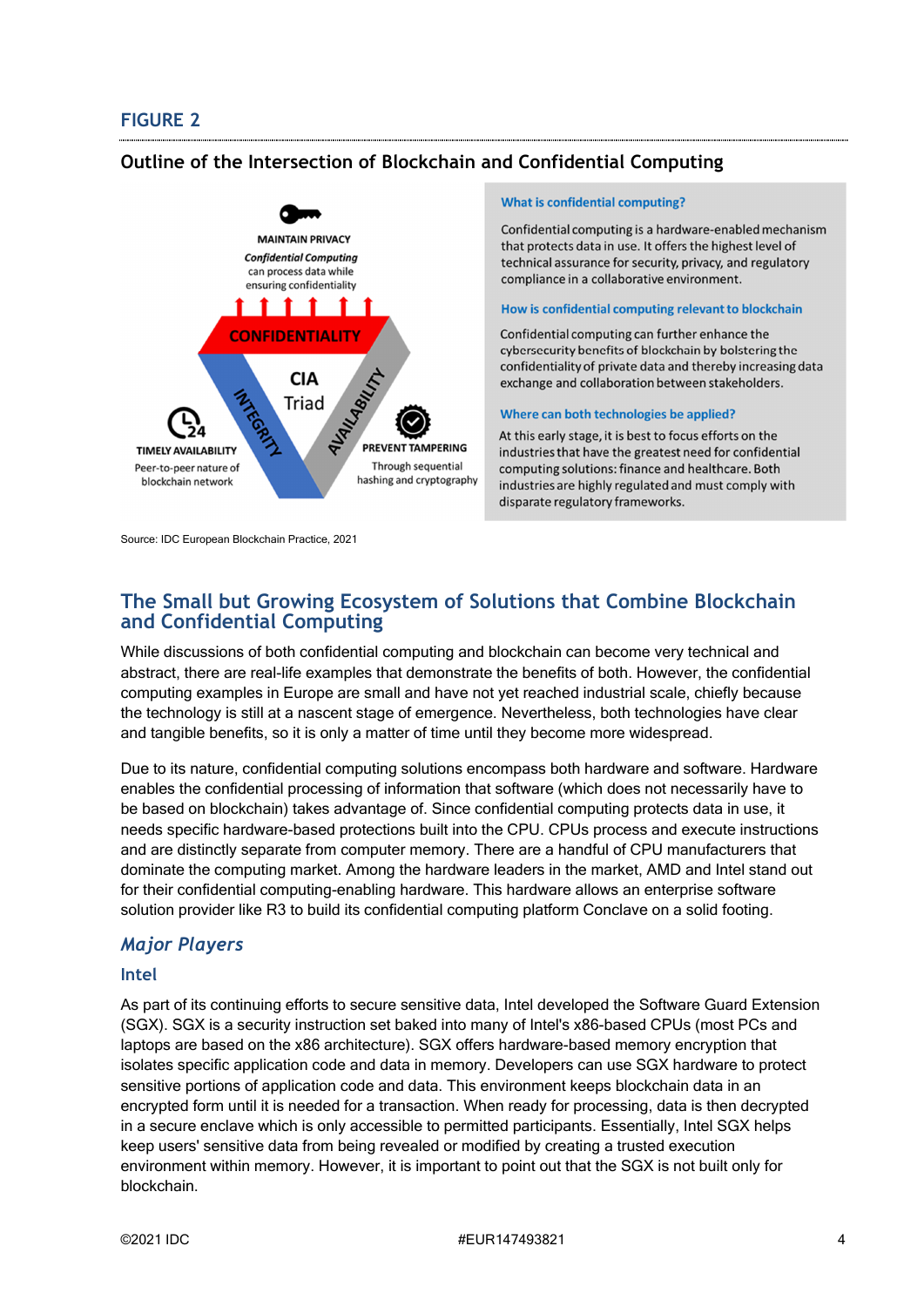Recently, Intel released the third generation of its Xeon scalable processors with a host of specialized security features. Xeon's new SGX allows it to turn parts of a server's memory into secure enclaves that store sensitive data such as encryption keys. The new Xeon processors also have a built-in crypto acceleration feature, fittingly called Intel Crypto Acceleration. This feature improves the functioning of major cryptographic algorithms such as AES, SHA, and GFNI, allowing for real-time encryption without affecting performance. Overall, Intel has a head start in the chip manufacturer space, but competition will soon heat up.

## *A Real-Life Use Case Example — Trusted Compute API*

Intel, along with other Ethereum community leaders, launched the Trusted Compute application programming interface (TC API) to extend the notion of decentralized trust to off-chain workloads. This API was developed for business-oriented Ethereum networks, but can be extended to support other blockchain frameworks.

Developers can accelerate the execution of complex smart contracts while preserving the privacy of sensitive off-chain data with TC API — in other words, transactions can execute in an off-chain compute environment and then return results to the main Ethereum blockchain.

### **AMD**

AMD is a large multinational semiconductor company that develops computer processors for business and consumer markets. The company's EPYC processor offers hardware-accelerated protection that supports data-in-use encryption. The processor's AES-128 encryption engine, which is embedded in the memory controller, automatically encrypts and decrypts data in main memory when an appropriate key is provided. At the same time, the AMD Secure Processor provides cryptographic functionality for secure key generation and key management.

AMD's capability to encrypt the entire main memory space of a virtual machine, and its use of one key per virtual machine to isolate guests and the hypervisor from each other through an advanced security feature called Secure Encrypted Virtualization-Secure Nested Paging (SEV-SNP), make it perfect for the cloud.

Microsoft recently announced that it would be the first major cloud provider to offer confidential Azure virtual machines based on the new AMD EPYC 7003 series processors. Blockchain services deployed on Azure and built on top of confidential computing will thus be more private, confidential, and secure; they will also support hardware-accelerated computations. In addition, the virtual machines will secure inefficient and complicated applications that are offloaded from a blockchain, including artificial intelligence and Internet of Things workloads.

Going forward, most CPU products will likely have inbuilt security features that support confidential computing. In such an environment, where most hardware supports confidential computing, the rapid deployment of a variety of use cases will depend on software and solutions.

### **R3's Conclave**

When it comes to software that enables the development of confidential computing solutions for blockchains, one provider has achieved a head start — R3. R3 has a solution called Conclave, which complements its enterprise blockchain called Corda. Like other confidential computing solutions, Conclave is designed to solve business problems in which data needs to be shared with other organizations or people without content being revealed.

With Conclave, confidential data is pooled into an Intel SGX enclave where it is protected even when being processed. The solution makes it easy for multi-party applications to be cryptographically verified for integrity before the transfer of sensitive data. Conclave, which is currently available as a standalone platform, is compatible with R3's blockchain platform Corda Enterprise. A full integration is forthcoming.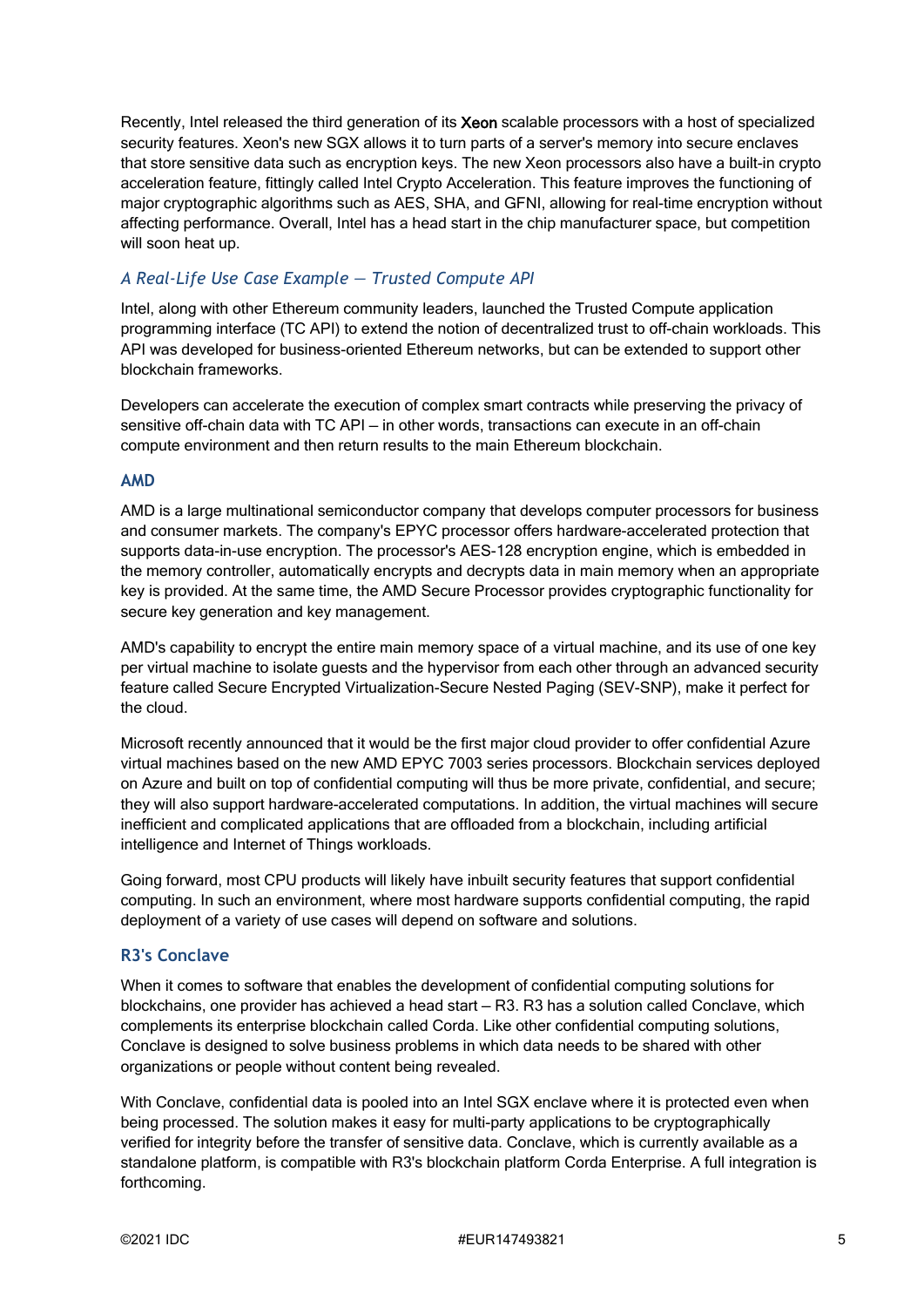Conclave has a high-level API for writing applications on any operating system, as well as for code written in several popular computer languages. Firms can build new solutions and services on the platform or develop and run existing solutions across new private data sets.

It is worth noting that confidential Computing applied to blockchain in R3's Conclave platform adds an additional security layer to the data exchange network between participants, ensuring data that *should be* synchronized is synchronized. In addition, Conclave allows network infrastructure to be used in situations where data absolutely *must not be* synchronized or shared, but where it must, nevertheless, be pooled. This opens the door to a series of additional application scenarios and use cases.

## *A Real-Life Use Case Example — IntellectEU's ClaimShare*

The Belgian digital finance technology company IntellectEU developed the ClaimShare solution that employs confidential computing and blockchain to reduce fraudulent claims in the insurance industry. The solution utilizes R3's Corda blockchain and Conclave confidential computing platform enabled by Intel SGX. One of the most common fraudulent activities is the taking out of multiple claims across different insurers for the same loss event. This practice is especially difficult to detect since there is no industry data-sharing standard. In addition, there are regulatory constraints to sharing sensitive and personal information.

ClaimShare aims to reduce the number of fraudulent claim payouts by offering a fraud claim verification solution across insurers. The solution enables insurers to submit public claims data on the ClaimShare ledger (after verification); it then checks if a claim has been paid out by another insurer while guaranteeing total privacy so than no competitive information is revealed. If submitted data matches one on record, insurers can be sure that that claim is fraudulent. They can then prevent a second payout to the end user.

## **T-Mobile's NEXT**

T-Mobile developed NEXT, an open-source identity and access management platform for enterprises. Primarily intended for internal use, NEXT reduces friction, improves security, and increases auditability and historical reporting. NEXT is built upon the Hyperledger Sawtooth framework and utilizes the hardware TEE provided by Intel SGX in the consensus algorithm.

## **SAP Leonardo Blockchain as a Service**

SAP offers ready-to-use blockchain technology via its SAP Cloud Platform. The blockchain element is based on the Hyperledger open source blockchain platform and uses its standards and protocols. A trusted executable deployed on a host with Intel SGX support can act as a local blockchain extension. After a secure onboarding of the host to a trustworthy network, it can execute local programs that can be seen as off-chain smart contracts. The processed data remains completely unknown to the network.

# **ADVICE FOR THE TECHNOLOGY SUPPLIER**

# **Educate Tech Buyers**

In many ways, confidential computing's first steps mirror those of blockchain: Little is understood about the technology and it is very technical to explain, but it has the potential to add enormous value across industries. At this stage, most effort should be spent on educating potential tech buyers about what confidential computing is and how it works. However, the primary goal should be to demonstrate the benefits and synergies that tech buyers can derive from confidential computing and blockchain combined. Blockchain enables secure and effortless collaborations between multiple stakeholders, while confidential computing allows certain private information to be shared for a specific purpose without being revealed.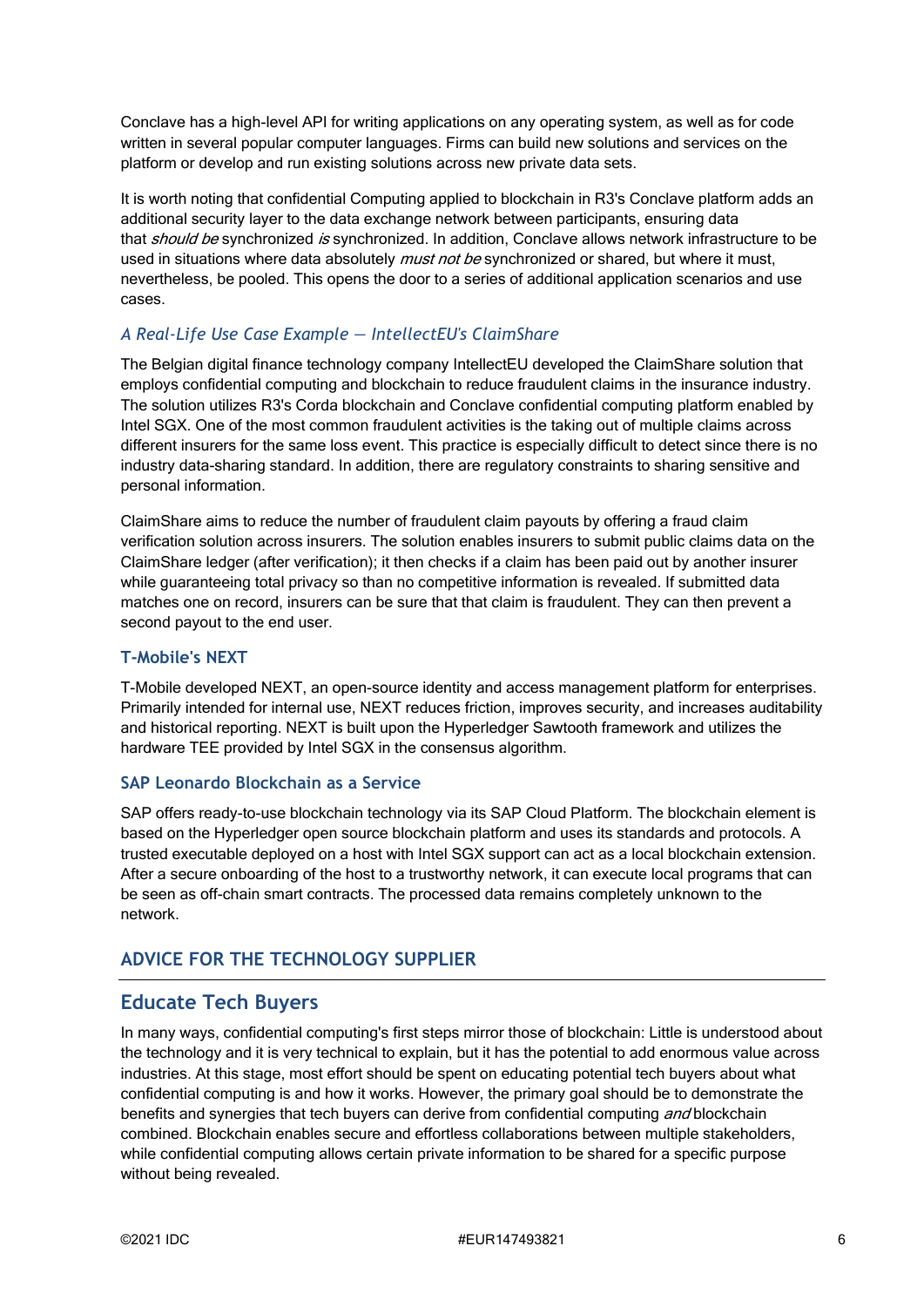# **Make a Clear Case for Creating a Worry-Free Environment**

Some companies are reluctant to adopt blockchain-based solutions (especially if it means becoming part of a wider ecosystem) chiefly because they have lingering worries that the data they send to a blockchain is out of their control and can be leaked.

The combined blockchain and confidential computing solutions built so far, which are based on Corda or Ethereum platforms, take advantage of Intel or AMD's hardware execution and acceleration features. Just as early commercial blockchain applications turned into consortium-based solutions, IDC believes that groups of buyers will come together to adopt the same confidential computing solutions and collaboratively exchange information with each other without confidentiality risks. For example, financial institutions can unite to create specific applications for preventing money laundering and fraud. These financial institutions can pool private information for the sole purpose of fraud detection. Moreover, such groups of buyers do not have to be created from scratch; rather, they can piggyback on existing consortia or alliances formed around a specific blockcha**in.**

# **Target the Two Most Prospective Industries**

Confidential computing software platforms and solutions are still developing, and blockchain applications in Europe are still on the emerging technology fringes. At this early stage, suppliers should focus efforts on the two industries that have the greatest need to enhance blockchain trust and security with confidential computing solutions: finance and healthcare. Both industries are highly regulated and need to comply with disparate industry and regional regulatory frameworks. These industries also manage a great deal of personal and sensitive data. The cost of a data breach is an increasing concern for finance and healthcare organizations, not only in terms of regulatory fines for the loss or breach of sensitive data, but also in terms of the erosion of organizational trust in the eyes of customers and the general market. Moreover, finance is by far the largest sector in terms of blockchain spending in Europe, and healthcare will be the fastest growing industry between 2021 and 2024 (according to the IDC Worldwide Blockchain Spending Guide).

# **LEARN MORE**

# **Related Research**

- IDC TechBrief: Extend the Circle of Trust with Confidential Computing in Public Cloud (IDC #US47510421, April 2021)
- The Blockchain Trilemma and Its Impact on the European Blockchain Market (IDC #EUR145773120, December 2020)
- The Importance of Interoperability for the Development of the European Blockchain Industry (IDC #EUR145774120, November 2020)
- IDC Market Glance: Blockchain in Europe, 2Q20 (IDC #EUR145773920, April 2020)
- Barriers to Blockchain Adoption in Europe (IDC #EUR145773720, March 2020)
- Blockchain Adoption in Europe, 2020: Awareness and Growth by Country and Industry (IDC #EUR145773520, March 2020)

# **Synopsis**

This Market Perspective describes confidential computing and reveals how it enables a high level of technical assurance for security and privacy in a collaborative environment. This paper also details how confidential computing can complement blockchain by bolstering the confidentiality of private data and further increasing data exchange between stakeholders. Because confidential computing is at an early stage of development, it provides an excellent opportunity for tech providers wanting a firstmover advantage.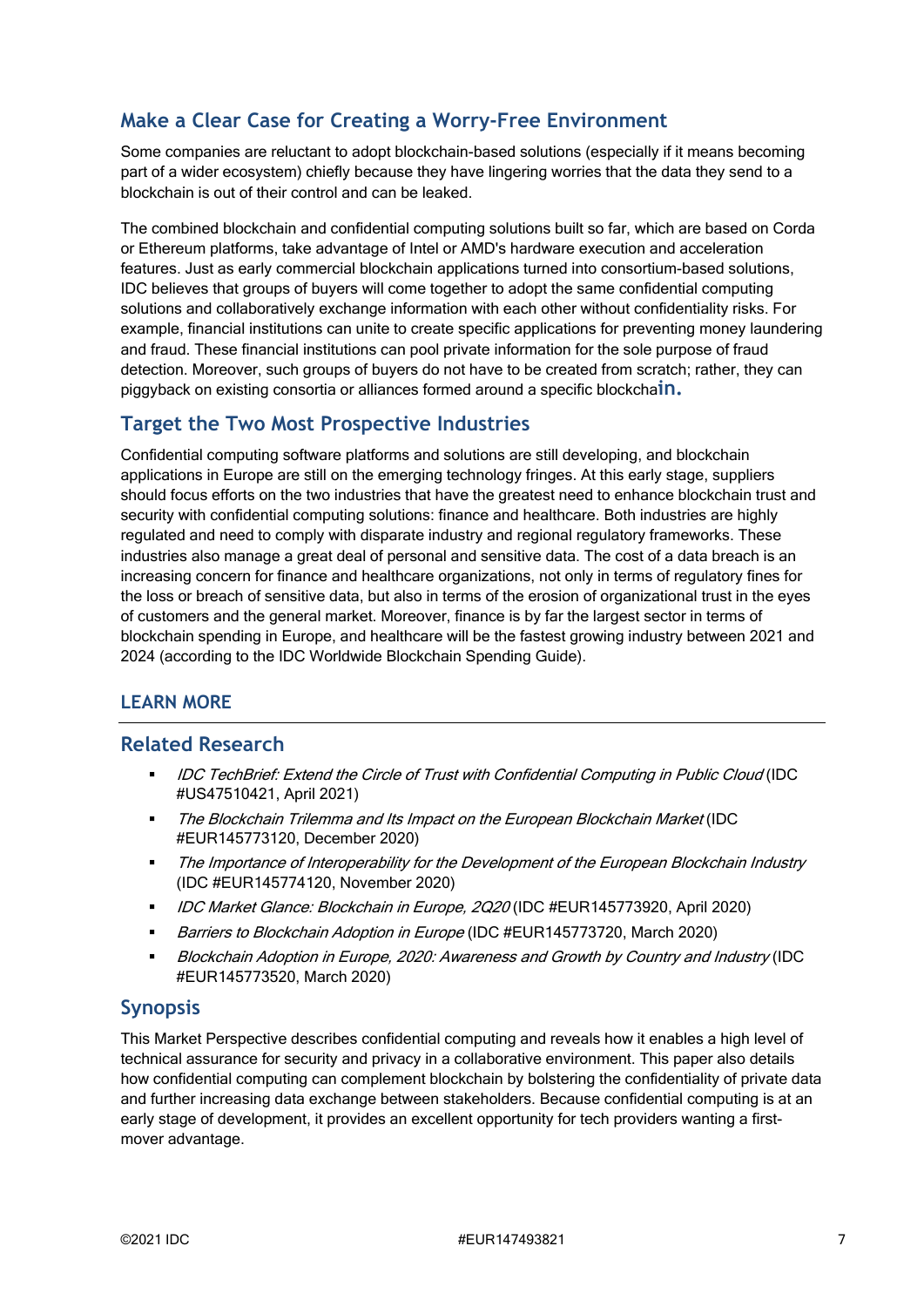"Blockchain spending in Europe will nearly triple from 2020 to 2024, making it an interesting market for confidential computing. Blockchain can help this emerging technology meet the European laws and regulations governing confidentiality of communication and increase trust in transactions between network partners." — Senior Program Manager, Mohamed Hefny, Virtualization, Systems and Infrastructure Solutions, IDC EMEA